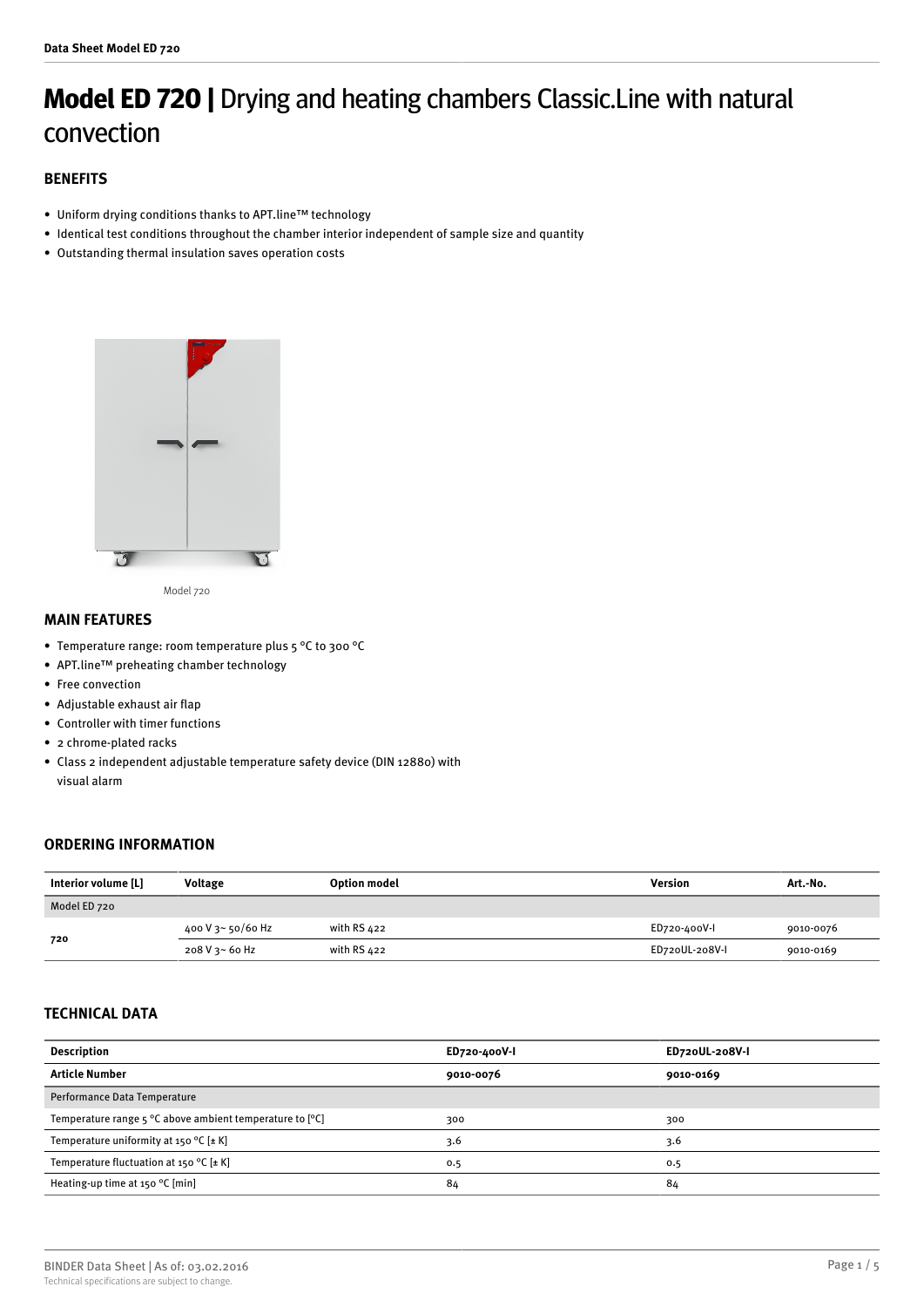### **Data Sheet Model ED 720**

| <b>Description</b>                                       | ED720-400V-I   | ED720UL-208V-I |
|----------------------------------------------------------|----------------|----------------|
| <b>Article Number</b>                                    | 9010-0076      | 9010-0169      |
| Recovery time after 30 seconds door open at 150 °C [min] | 34             | 34             |
| Air change data                                          |                |                |
| Air change (approx.) at 150 °C [x/h]                     | 9              | 9              |
| <b>Electrical data</b>                                   |                |                |
| Rated Voltage [V]                                        | 400            | 208            |
| Power frequency [Hz]                                     | 50/60          | 60             |
| Nominal power [kW]                                       | 5              | 5              |
| Unit fuse [A]                                            | 3 x 16         | 3 x 16         |
| Phase (Nominal voltage)                                  | 3 <sup>~</sup> | 3 <sup>~</sup> |
| <b>Measures - Outer dimensions</b>                       |                |                |
| Width net [mm]                                           | 1235           | 1235           |
| Height net [mm]                                          | 1530           | 1530           |
| Depth net [mm]                                           | 865            | 865            |
| Wall clearance back [mm]                                 | 160            | 160            |
| Wall clearance sidewise [mm]                             | 100            | 100            |
| <b>Measures - Doors</b>                                  |                |                |
| Unit doors                                               | $\overline{2}$ | $\overline{2}$ |
| <b>Measures - Internal Dimensions</b>                    |                |                |
| Width [mm]                                               | 1000           | 1000           |
| Height [mm]                                              | 1200           | 1200           |
| Depth [mm]                                               | 620            | 620            |
| <b>Measures</b>                                          |                |                |
| Interior volume [L]                                      | 720            | 720            |
| Net weight of the unit (empty) [kg]                      | 174            | 174            |
| Load per rack [kg]                                       | 45             | 45             |
| Environment-specific data                                |                |                |
| Energy consumption at 150 °C                             | 750 Wh/h       | 750 Wh/h       |

# **OPTIONS AND ACCESSORIES**

| <b>Designation</b>                | <b>Description</b>                             | $\star$ | Art.-No.  |
|-----------------------------------|------------------------------------------------|---------|-----------|
| Access port with silicone<br>plug | 10 mm, back                                    | 01      | 8012-0390 |
|                                   | 10 mm, left                                    | 01      | 8012-0388 |
|                                   | 10 mm, right                                   | 01      | 8012-0387 |
|                                   | 10 mm, top                                     | 01      | 8012-0386 |
|                                   | 30 mm, back                                    | 01      | 8012-0540 |
|                                   | 30 mm, left                                    | 01      | 8012-0537 |
|                                   | 30 mm, right                                   | 01      | 8012-0536 |
|                                   | 30 mm, top                                     | 01      | 8012-0539 |
|                                   | 50 mm, back                                    | 01      | 8012-0546 |
|                                   | 50 mm, left                                    | 01      | 8012-0542 |
|                                   | 50 mm, right                                   | 01      | 8012-0541 |
|                                   | 50 mm, top                                     | 01      | 8012-0545 |
|                                   | 100 mm, left                                   | 01, 11  | 8012-0722 |
|                                   | 100 mm, right                                  | 01, 11  | 8012-0721 |
|                                   | 100 mm, top                                    | 01, 10  | 8012-0547 |
| Analog output, $4 - 20$<br>mA     | for temperature values (output not adjustable) | 02      | 8012-0430 |

\* Notes › See last page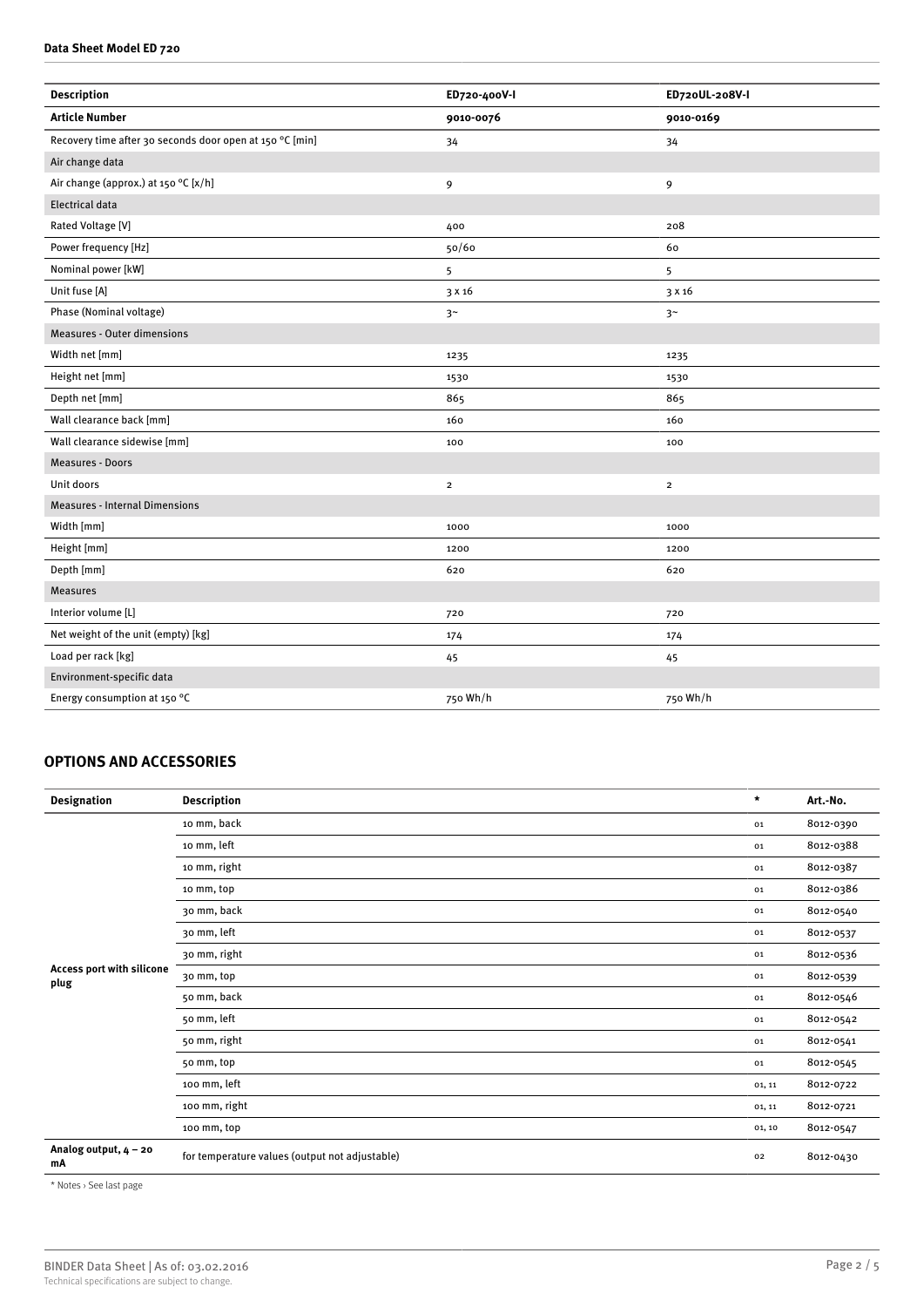| <b>Designation</b>                                    | <b>Description</b>                                                                                                                                     | $\star$                  | Art.-No.  |
|-------------------------------------------------------|--------------------------------------------------------------------------------------------------------------------------------------------------------|--------------------------|-----------|
| <b>Calibration certificate,</b><br>expanded           | each measurement at additional measuring point or testing temperature                                                                                  |                          | 8012-0022 |
|                                                       | for temperature, measurement in center of chamber at specified temperature                                                                             |                          | 8012-0030 |
| <b>Calibration certificate,</b>                       | temperature measurement incl. certificate and 27 measuring points at specified temperature                                                             |                          | 8012-0921 |
| temperature                                           | temperature measurement incl. certificate, 15-18 measuring points at specified temperature                                                             |                          | 8012-0918 |
|                                                       | temperature measurement incl. certificate, 9 measuring points at specified temperature                                                                 |                          | 8012-0915 |
| Class 3.1 independent<br>temperature safety<br>device | with visual alarm (DIN 12880)                                                                                                                          | 04, 12                   | 8012-0032 |
| Data Logger Kit                                       | T 350: temperature logging from o °C to 350 °C                                                                                                         | 19                       | 8012-0714 |
| Data Logger Kit,<br>software                          | LOG ANALYZE software kit, configuration and evaluation software for all BINDER Data Logger Kits (incl. USB data cable)                                 | 19                       | 8012-0821 |
| Door gasket                                           | made of FKM, silicone-free                                                                                                                             | 03                       | 8012-0498 |
| Door lock                                             | lockable door handle                                                                                                                                   |                          | 8012-0319 |
|                                                       | large                                                                                                                                                  |                          | 4022-0124 |
| Instrument tray                                       | small                                                                                                                                                  |                          | 4022-0123 |
|                                                       | RS 422 cable set and RS 232 / RS 422 interface converter for connection to 10-way plug distributor or for connection to<br>a unit                      |                          |           |
|                                                       | 120 V, 60 Hz option model                                                                                                                              |                          | 8012-0557 |
|                                                       | 230 V, 50/60 Hz option model                                                                                                                           |                          | 8012-0556 |
| Interface converter                                   | RS 422 cable set and RS 422 / Ethernet interface converter for connection to 10-way plug distributor or for connection<br>to a unit                    |                          |           |
|                                                       | 120 V, 60 Hz option model                                                                                                                              |                          | 8012-0405 |
|                                                       | 230 V, 50/60 Hz option model                                                                                                                           |                          | 8012-0380 |
| Interface converter,<br><b>USB / RS422</b>            | RS 422 cable set and RS 422 / USB interface converter for connection to 10-way plug distributor or for connection to a<br>unit (USB-powered converter) |                          | 8012-0665 |
| <b>Magnetic Pouch (A4)</b>                            | insert pouch with magnetic strip                                                                                                                       |                          | 1007-0065 |
| Measurement of air<br>exchange rate                   | in accordance with ASTM D5374, definition and protocol according to ambient temperature                                                                |                          | 8012-0195 |
|                                                       | audible, can be switched off, adjustable limit on the independent temperature safety device                                                            |                          |           |
| Overheating alarm                                     | 120 V, 208 V option model                                                                                                                              |                          | 8012-0470 |
|                                                       | 230 V, 400 V option model                                                                                                                              |                          | 8012-0469 |
| pH-neutral detergent                                  | concentrated, for gentle remove of residual contaminants; 1 kg                                                                                         | $\overline{\phantom{m}}$ | 1002-0016 |
| Pt 100 temperature<br>sensor                          | additional Pt 100, with flexible cable installed with external connection, incl. LEMO connector (3-pin)                                                | $\overline{\phantom{a}}$ | 8012-0115 |
|                                                       | chrome plated                                                                                                                                          |                          | 6004-0006 |
| Rack                                                  | stainless steel                                                                                                                                        | $\overline{\phantom{a}}$ | 6004-0010 |
| Rack, reinforced                                      | stainless steel, with 1 set of 4 fasteners, max. load 70 kg                                                                                            |                          | 8012-0374 |
| RS 422 interface                                      | modular plug distributor for 10 RS 422 interfaces                                                                                                      | $\overline{\phantom{a}}$ | 8012-0295 |
| RS 422 interface, cable<br>(15 m)                     | RS 422 connection cable (15 m) between plug distributor and RS 422 interface                                                                           |                          | 5023-0036 |
| RS 422 interface, cable<br>(50 m)                     | RS 422 extension cable (50 m) between interface converter and unit or RS 232 / RS 422 plug distributor                                                 |                          | 5023-0117 |
| Shelf, perforated                                     | stainless steel                                                                                                                                        | $\qquad \qquad -$        | 6004-0033 |
| <b>Software</b>                                       | APT-COM™ communications software                                                                                                                       |                          |           |
|                                                       | version 2 to 3, GLP edition                                                                                                                            | 19                       | 9053-0016 |
|                                                       | version 3, BASIC edition                                                                                                                               | 19                       | 9053-0014 |
|                                                       | version 3, GLP edition                                                                                                                                 | 19                       | 9053-0015 |
|                                                       | version 3, STANDARD edition                                                                                                                            | 19                       | 9053-0013 |
|                                                       | APT-COM™ communications software, price: for free                                                                                                      |                          |           |
|                                                       | version 3, GLP DEMO Edition                                                                                                                            | 19                       | 9053-0008 |
| Viewing window and<br>interior lighting               | viewing window in each door, 470 x 290 mm, and 30 W interior lighting                                                                                  |                          |           |
|                                                       | 208 V option model                                                                                                                                     |                          | 8012-0272 |
|                                                       | 400 V option model                                                                                                                                     |                          | 8012-0270 |

\* Notes › See last page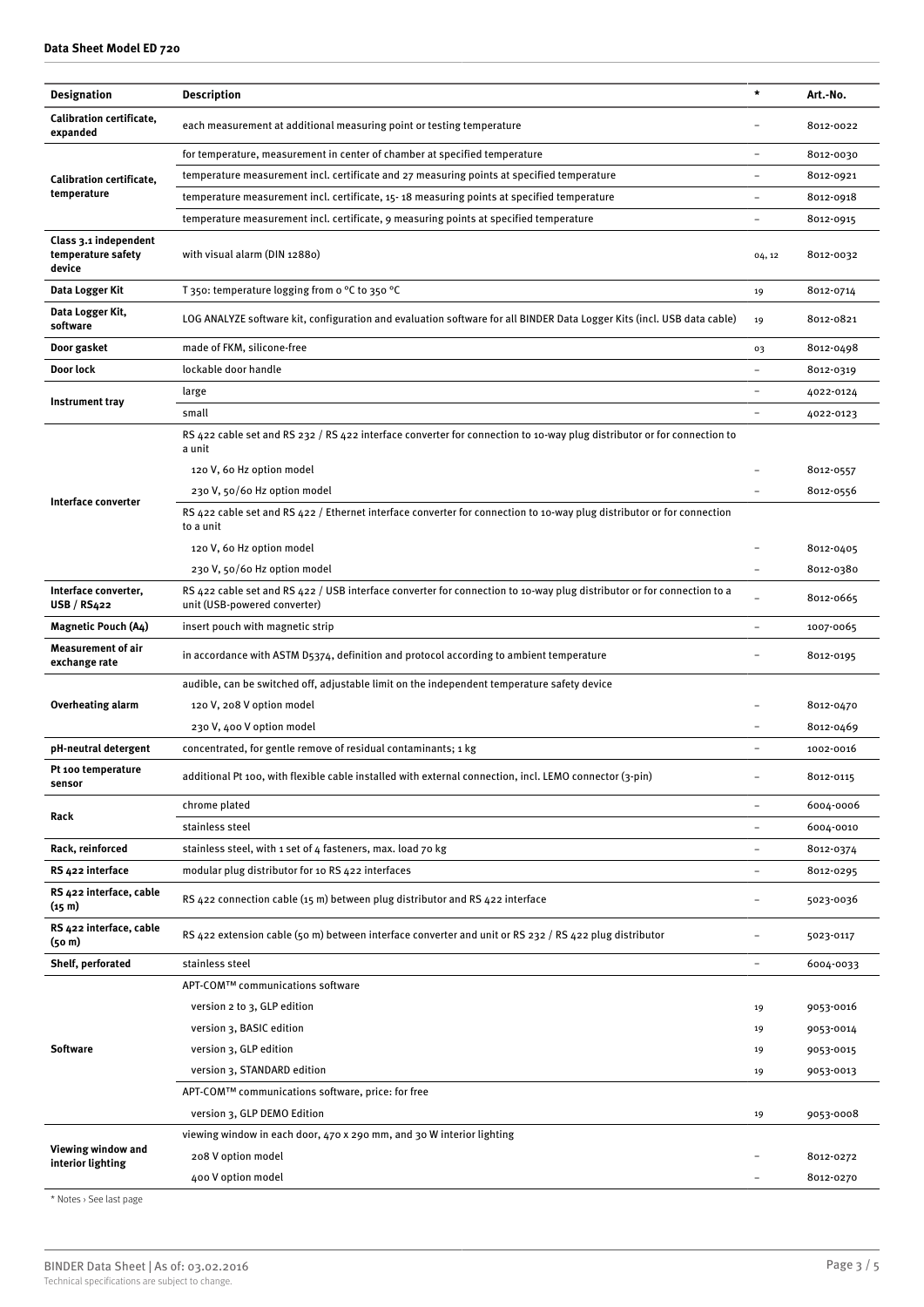## **SERVICES**

| <b>Designation</b>                             | <b>Description</b>                                                                                                                                             | $\star$           | Art.-No.  |
|------------------------------------------------|----------------------------------------------------------------------------------------------------------------------------------------------------------------|-------------------|-----------|
| Installation services                          |                                                                                                                                                                |                   |           |
| Installation                                   | and set up of unit at operating location, connect to existing connections                                                                                      | 13, 18            | DL100100  |
| Instruction                                    | unit function instructions for operation and programming of the controller                                                                                     | 18                | DL100400  |
| Preventive maintenance                         |                                                                                                                                                                |                   |           |
| Preventive maintenance                         | Executive of equipment inspection according to maintenance plan                                                                                                | 14, 18            | DL200200  |
| <b>Calibration services</b>                    |                                                                                                                                                                |                   |           |
| <b>Calibration temperature</b>                 | including certificate, one measuring point in center of chamber at specified temperature                                                                       | 14, 16, 17,<br>18 | DL300101  |
| Measurement of air exchange rate               | including certificate (in accordance with ASTM D5374)                                                                                                          | 14, 16, 17,<br>18 | DL330000  |
| Temperature measurement 18<br>measuring points | including certificate, 18 measuring points at specified temperature                                                                                            | 14, 16, 17,<br>18 | DL300118  |
| Temperature measurement 27<br>measuring points | including certificate, 27 measuring points at specified temperature                                                                                            | 14, 16, 17,<br>18 | DL300127  |
| Temperature measurement 9<br>measuring points  | including certificate, 9 measuring points at specified temperature                                                                                             | 14, 16, 17,<br>18 | DL300109  |
| <b>Validation services</b>                     |                                                                                                                                                                |                   |           |
| Execution of IQ/OQ                             | in accordance with qualification folder                                                                                                                        | 15, 18, 20        | DL400100  |
| Execution of IQ/OQ/PQ                          | in accordance with customer's requirement, price: on request                                                                                                   | 15, 18            | DL440500  |
| Qualification folder IQ/OQ                     | supporting documents for validation performed by customer, consisting of: IQ/OQ checklists, unit<br>schematics, QM certificate in accordance with ISO 9001     | 15, 18, 20        | 8012-0761 |
| Qualification folder IQ/OQ/PQ                  | supporting documents for validation performed by customer, in accordance with customer's<br>requirement, extension of Qualification folder IQ/OQ by chapter PQ | 15, 18            | 8012-0942 |
| <b>Warranty service</b>                        |                                                                                                                                                                |                   |           |
| Extension of the warranty from 2 to 3<br>years | beginning with the date of delivery, wearing parts are not included                                                                                            |                   | DL002041  |
| Extension of the warranty from 2 to 5<br>years | beginning with the date of delivery, wearing parts are not included                                                                                            |                   | DL002042  |

\* Notes › See last page